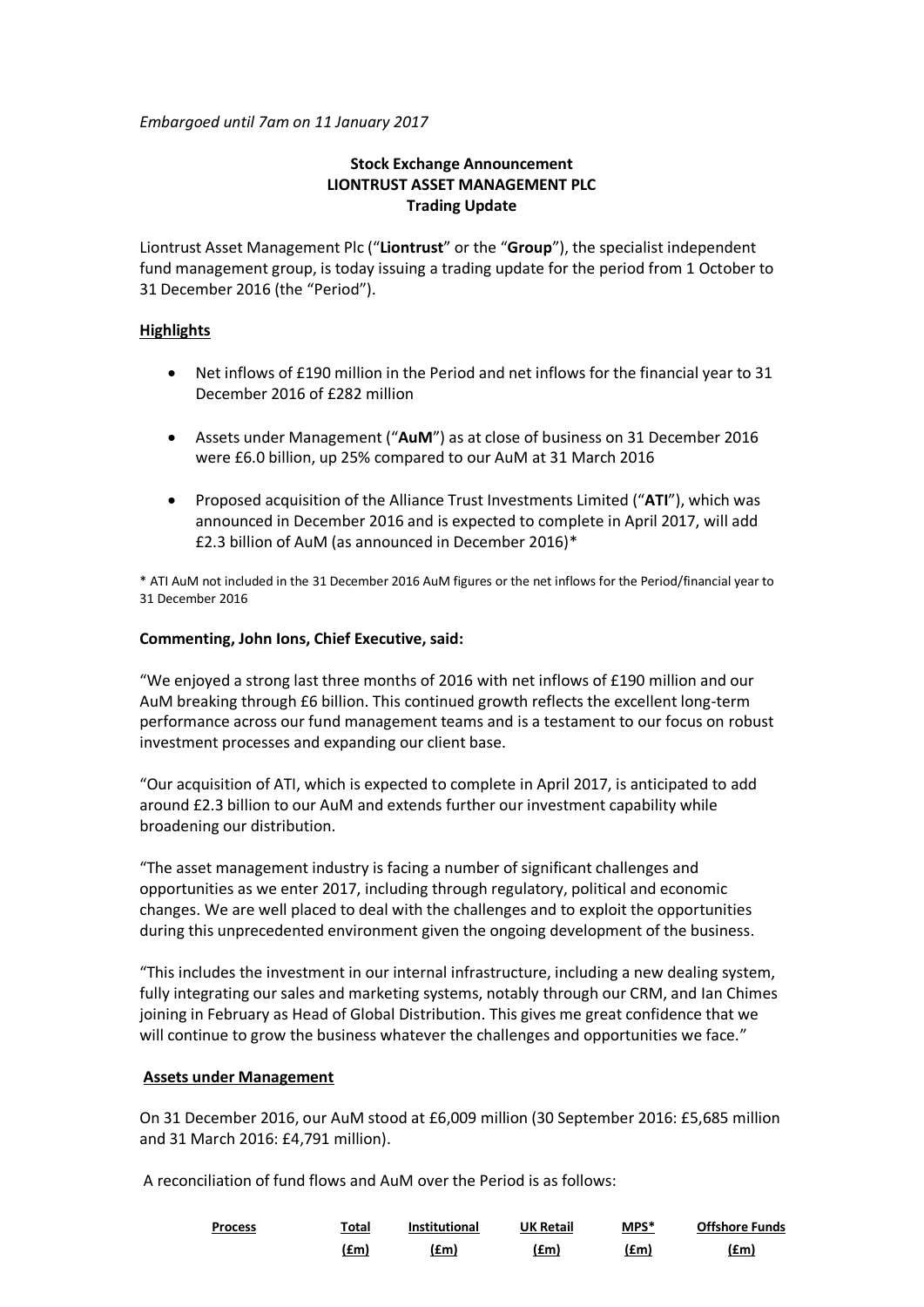| Cashflow Solution               | 813   | 520   | 235   |     | 58  |
|---------------------------------|-------|-------|-------|-----|-----|
| Economic Advantage              | 3,462 | 223   | 3,190 | ۰   | 49  |
| Macro-Thematic                  | 743   | 331   | 383   | ۰   | 29  |
| European Income                 | 265   | ۰     | 265   | ۰   |     |
| Asia                            | 81    | ۰     | 73    | ٠   | 8   |
| <b>Structural Opportunities</b> | 23    | -     | -     |     | 23  |
| Multi-Asset                     | 573   | 329   | ۰     | 244 | ۰   |
| Indexed                         | 49    | -     | 49    | ۰   | ۰   |
| <b>Total</b>                    | 6,009 | 1,403 | 4,195 | 244 | 167 |

\* Managed Portfolio Services are where we act as discretionary fund manager to a range of model portfolios which are marketed to advisory intermediaries in the UK.

### **Funds Flows**

Liontrust recorded net inflows of £190 million in the Period (1 October to 31 December 2015: £53 million). Net inflows for the financial year to 31 December 2016 were £282 million (1 April to 31 December 2015: £163 million).

A reconciliation of net flows and AuM over the Period is as follows:-

|                                   | Total<br>£m | Institutional<br>£m | <b>UK Retail</b><br>$\mathbf{f}$ m | MPS*<br>$fm$   | <b>Offshore</b><br><b>Funds</b><br>$\mathbf{f}$ m |
|-----------------------------------|-------------|---------------------|------------------------------------|----------------|---------------------------------------------------|
| Opening AuM - 1 October 2016      | 5,685       | 1,355               | 3,973                              | 229            | 128                                               |
| Net flows                         | 190         | 15                  | 128                                | 13             | 34                                                |
| Market and Investment performance | 134         | 33                  | 94                                 | $\overline{2}$ | 5                                                 |
| Closing AuM - 31 December 2016    | 6,009       | 1,403               | 4,195                              | 244            | 167                                               |

A reconciliation of net flows and AuM over the financial year to 31 December 2016 is as follows:-

|                                                   | Total<br>$\mathbf{f}$ m | <b>Institutional</b><br><u>£m</u> | <b>UK Retail</b><br>$f_{\text{m}}$ | MPS*<br>$fm$                   | <b>Offshore Funds</b><br><u>£m</u> |
|---------------------------------------------------|-------------------------|-----------------------------------|------------------------------------|--------------------------------|------------------------------------|
| Opening AuM - 1 April 2016                        | 4.791                   | 1,138                             | 3,330                              | 204                            | 119                                |
| Net flows                                         | 282                     | 91                                | 132                                | 23                             | 36                                 |
| Acquisitions<br>Market and Investment performance | 272<br>664              | 174                               | 272<br>461                         | $\overline{\phantom{a}}$<br>17 | 12                                 |
| Closing AuM - 31 December 2016                    | 6,009                   | 1.403                             | 4.195                              | 244                            | 167                                |

\* Managed Portfolio Services are where we act as discretionary fund manager to a range of model portfolios which are marketed to advisory intermediaries in the UK.

## **Fund Performance (Quartile ranking)**

Our funds continue to deliver strong long-term performance. Seven out of eleven of our UK unit trusts are in the first quartile of their respective sectors since launch or since the current managers took over the running of the funds.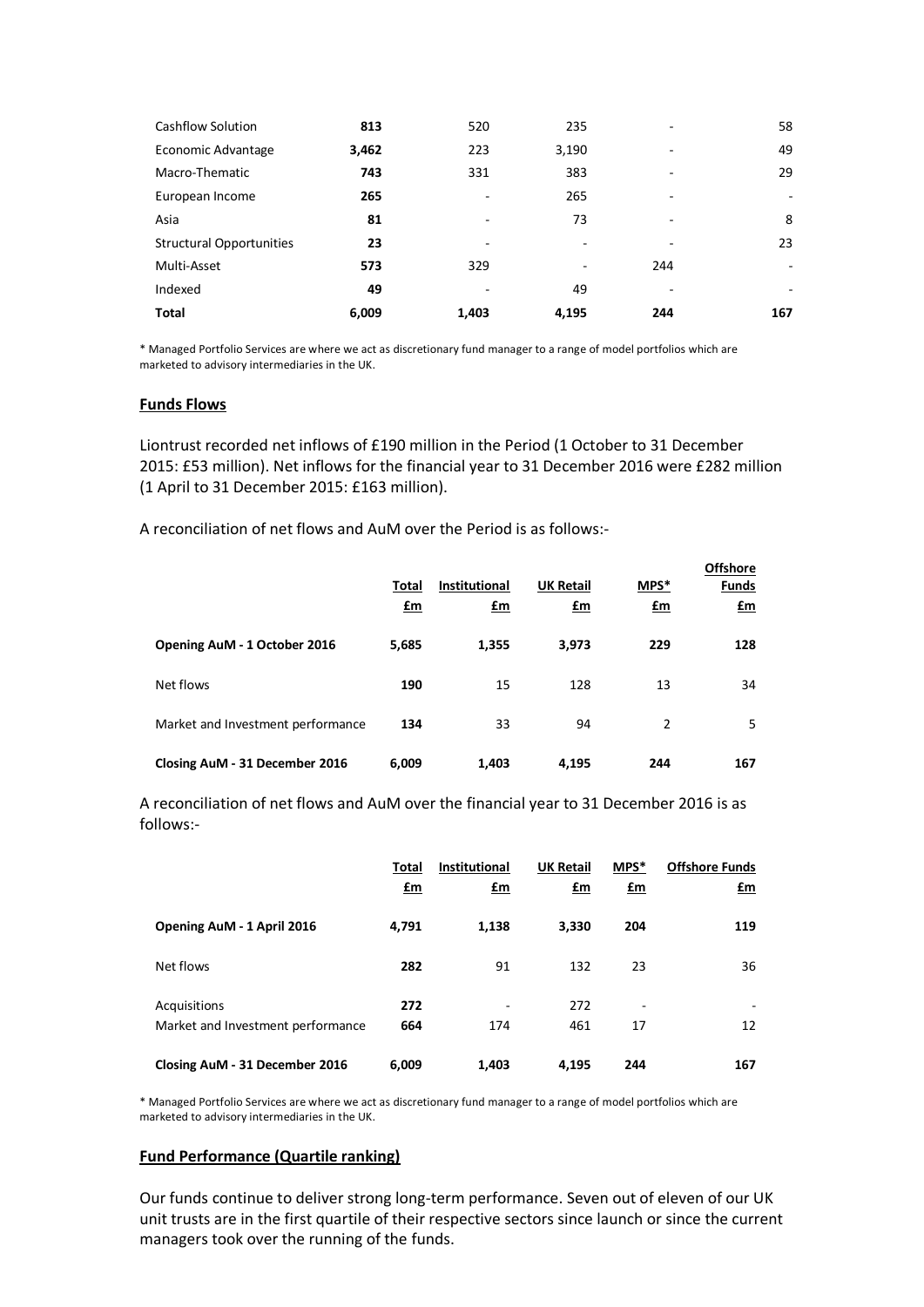|                                            | Quartile ranking -<br><b>Since</b><br>Launch/Manager<br><b>Appointed</b> | <b>Quartile</b><br>ranking $-5$<br>year | <b>Quartile</b><br>ranking $-3$<br>year | <b>Quartile</b><br>ranking $-1$<br>year | Launch<br>Date/Manager<br><b>Appointed</b> |
|--------------------------------------------|--------------------------------------------------------------------------|-----------------------------------------|-----------------------------------------|-----------------------------------------|--------------------------------------------|
| Liontrust UK Growth Fund                   | 1                                                                        | $\overline{2}$                          | $\mathbf{1}$                            | $\mathbf{1}$                            | 25/03/2009                                 |
| Liontrust Special Situations Fund          | 1                                                                        | 1                                       | 1                                       | $\mathbf{1}$                            | 10/11/2005                                 |
| Liontrust UK Smaller Companies Fund        | 1                                                                        | 1                                       | 1                                       | $\mathbf{1}$                            | 08/01/1998                                 |
| Liontrust UK Micro Cap Fund                | 3                                                                        | ۰                                       | $\overline{\phantom{a}}$                | $\overline{\phantom{a}}$                | 09/03/2016                                 |
| Liontrust Macro Equity Income Fund         | 1                                                                        | 3                                       | 3                                       | 3                                       | 31/10/2003                                 |
| Liontrust Macro UK Growth Fund             | 1                                                                        | 4                                       | 4                                       | $\overline{4}$                          | 01/08/2002                                 |
| Liontrust European Growth Fund             | 1                                                                        | 3                                       | 1                                       | $\mathbf{1}$                            | 15/11/2006                                 |
| Liontrust Asia Income Fund                 | 1                                                                        | $\overline{\phantom{a}}$                | $\overline{2}$                          | $\mathbf{1}$                            | 05/03/2012                                 |
| Liontrust European Income Fund             | 3                                                                        | 3                                       | $\overline{2}$                          | 3                                       | 12/12/2005                                 |
| Liontrust European Enhanced Income<br>Fund | 3                                                                        | 4                                       | 4                                       | $\overline{4}$                          | 30/04/2010                                 |
| Liontrust Global Income Fund               | 3                                                                        |                                         | 4                                       | 1                                       | 03/07/2013                                 |

Source: Financial Express, total return, bid to bid, net, to 31 December 2016 unless otherwise stated, data is accurate as at 6 January 2017. The above funds are all UK authorised unit trusts (primary share class). Liontrust FTSE 100 Tracker Fund (index fund) not included. Liontrust Global Income Fund's investment objective changed to Global Income on 3 July 2013. Past performance is not a guide to the future; the value of investments and the income from them can fall as well as rise. Investors may not get back the amount originally subscribed.

### **For further information please contact:**

#### **Liontrust Asset Management Plc 020 7412 1700**

John Ions www.liontrust.co.uk Vinay Abrol Simon Hildrey – Chief Marketing Officer

#### **Numis Securities Limited 020 7260 1000**

Corporate Broking & Advisory - Charles Farquhar, Andrew Holloway

### **Macquarie Capital (Europe) Limited 020 3037 2000**

Advisory – Jonny Allison, Kavita Choitram Corporate Broking – Alex Reynolds, Nicholas Harland

### **Forward Looking Statements**

This announcement contains certain forward-looking statements with respect to the financial condition, results of operations and businesses and plans of the Group. These statements and forecasts involve risk and uncertainty because they relate to events and depend upon circumstances that have not yet occurred. There are a number of factors that could cause actual results or developments to differ materially from those expressed or implied by these forward-looking statements and forecasts. As a result, the Group's actual future financial condition, results of operations and business and plans may differ materially from the plans, goals and expectations expressed or implied by these forward-looking statements. Liontrust undertakes no obligation publicly to update or revise forward-looking statements, except as may be required by applicable law and regulation (including the Listing Rules of the Financial Conduct Authority). Nothing in this announcement should be construed as a profit forecast or be relied upon as a guide to future performance.